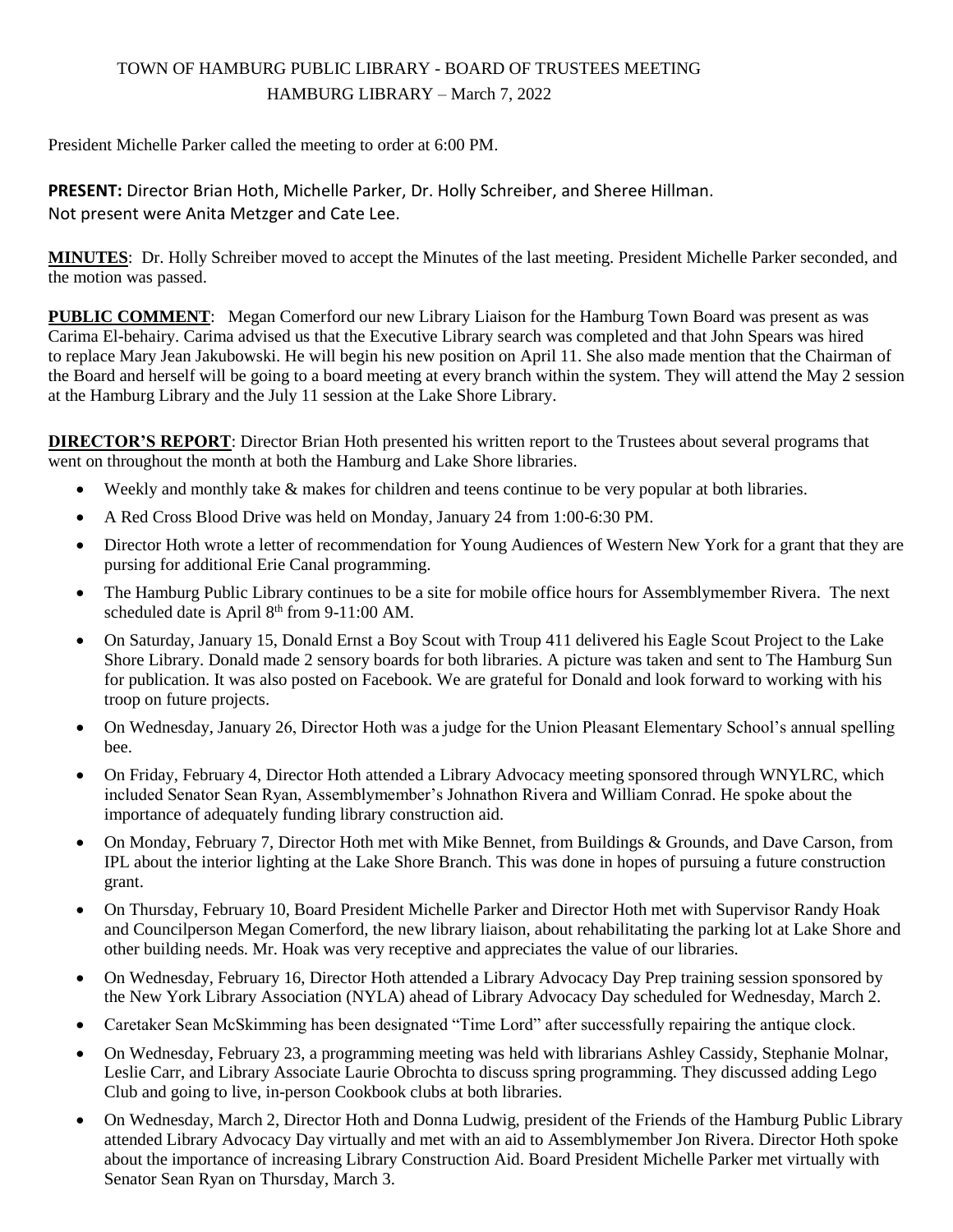On Friday, March 4, Director Hoth attended the State of the Town address held by Supervisor Randy Hoak. The inperson event was held in Swan Hall at Hilbert College.

## **Hamburg**

Library Associate Laurie Obrochta did a nice job creating displays for both Valentine's and Dr. Seuss/St. Patrick's Day.

The word was put out that the display case and table are available to groups/organizations. The Hamburg Garden Club approached him about reserving the table in June.

Director Hoth found some ledgers of historical significance related to the Hamburg Library and plans to display them in April in recognition of National Library Month.

Programs offered this month:

### **Sunday Screening-**

On Sunday, February 20 "Frozen II" was shown. There were 28 total in attendance. Miss Laurie suggested a themed basket as a giveaway. In order to be eligible to win, attendance was mandatory. Joey Aidala was the winner.

#### **Story time w/Miss Laurie-**

Storytime resumed in January with some modifications**.** Two sessions with a limit of 30 participants each were offered in keeping with Covid-19 safety precautions. Registration was available online, with a separate registration for each week. Most were at or near capacity.

#### **Phoebe the Reading Dog-**

Phoebe, a licensed therapy dog, visited in January. Children read stories to her every other Saturday. She was on vacation in February but will return in March.

#### **Storytime with Smarty Pants Childcare-**

Librarian Ashley Cassidy visited the childcare center in January and February to conduct storytime with the 3 and 4 year old classes. She also continues to provide classroom collections of 25 books per box per month

### **New Daycare Relationship-**

In February, a representative of Creative Play Daycare in Getzville called to set up a classroom collection with the Hamburg Library since the library near the daycare was unable to do so.

#### • Seed Share-

Baker Creek Heirloom Seeds and Pase Seeds donated seeds. The seeds are being sorted into small packets of 10-15 seeds to be made available in the Seed Share. Since its inception, over 6,000 seed packets have been distributed.

### **Book Bundles-**

A year ago, the library began offering custom Book Bundles. Patrons submit a request through a Google form with information such as interests and age and Ashley then fills the request. To date, 54 requests have been filled.

### **Scavenger Hunts-**

Scavenger hunts in the children's area continue to be popular. In January, the Snowflake Scavenger Hunt was continued and 165 people participated. In February, it was a President's Scavenger Hunt in which 205 people participated. Senior Page Jayne Gannon assisted in identifying fun facts about the presidents.

### **TWOS-Day Contest-**

On 2/22/22, we offered a special contest to receive a gift certificate for two personal size 2-topping pizzas from Nino's Pizzeria. Those participating could: find a friend willing to dress up as your "twin" and email a photo of the two of them or stop in the library during business hours and have your photo taken. This option gave two extra entries. The winner was Tomi Shisler, with her young daughter.

### **Daisy Troop Tour-**

On Monday, February 7, Director Hoth conducted a behind-the-scenes tour to a local Daisy troop. Many received their first card that evening. Afterwards, they heard stories about responsibility and they each received a take & make craft.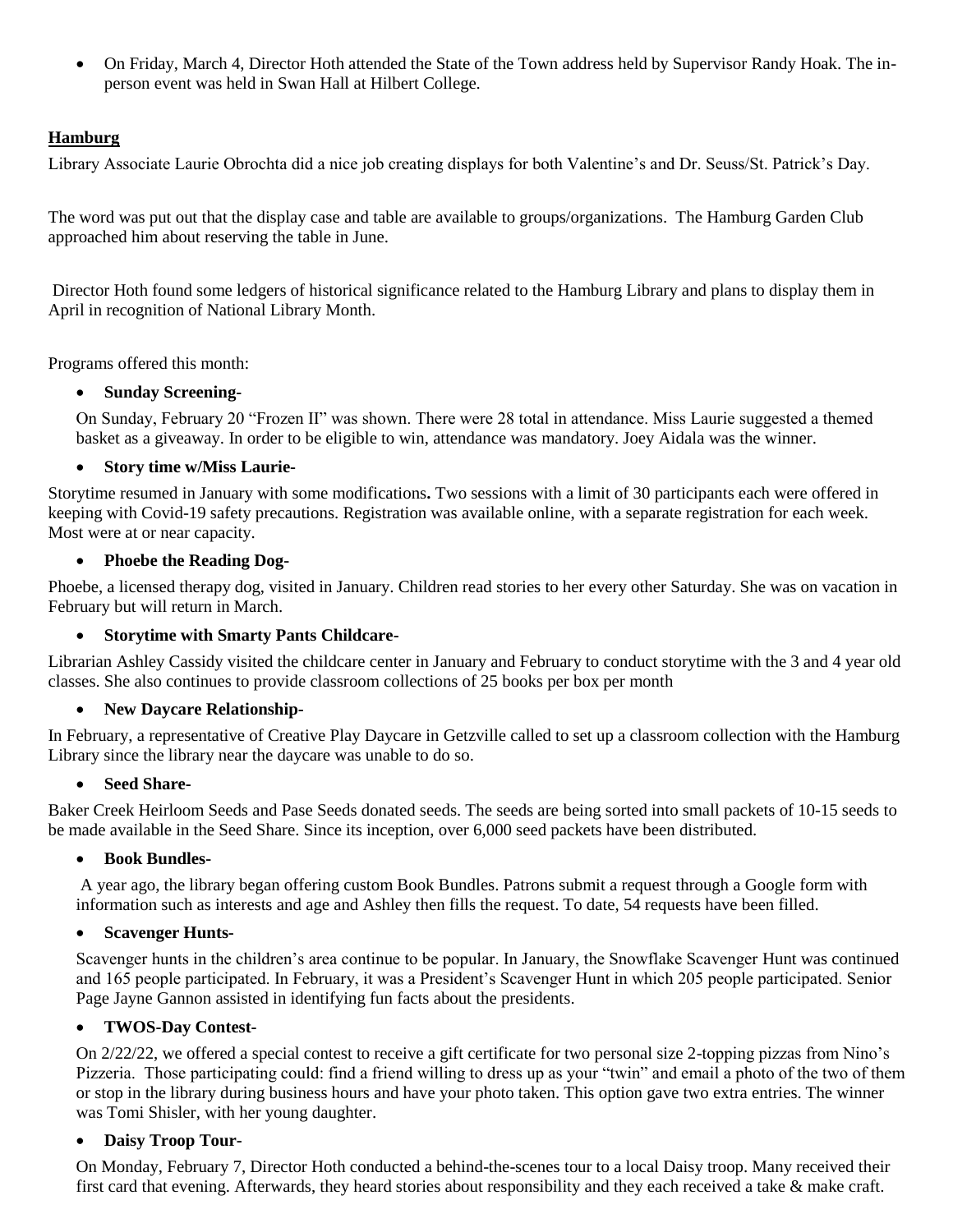## **Cookbook Club-**

Librarian Leslie Carr had moderated the Facebook Group for Virtual Cookbook Club. It is a place to discuss and share recipes. Patrons can also pick up a sample of the Spice of the Month at the library, to use at home and post in the group. There are currently 26 in the Facebook Group and eight samples of spices have been picked up.

### **Director's Book Club-**

Book Club was held on the third Friday in January and February. January's book was the "The Library Book" by Susan Olean and February's book was "The Vanishing Half" by Britt Bennett. There were 12 and 8 participants respectively.

## **Local Author Christina M. Abt-**

On Thursday, January 27, bestselling author Christina M Abt visited to discuss her new book "Money or Love, Internet Dating from the Far Side of 40" There were 4 patrons in attendance.

### **Spring Garden Maintenance**-

On Thursday, February 24, Master Gardener Lyn Chimera gave a presentation on preparing your home garden for spring with 8 people in attendance.

## **Lake Shore**

Caretaker Sean McSkimming put together the new shelving unit that was purchased. It really helped to expand and improve the overall look of our collections.

## **Programs offered this month include:**

**Cookbook Club-**

Cookbook Club was held virtually on Monday, January 20 and Monday, February 14 with 3 attendees each. Recipes were chosen from Jamie Oliver's website in January and Disney's website in February. It will be back to in-person in April

**Adult Craft Night-**

Librarian Stephanie Molnar held craft night on Monday, January 24 with 3 attendees and Monday, February 28 with 12 present. In January, the group recycled old t-shirts into bags. In February, the group painted wooden ducks.

## **EduKids-**

Tuesday, February 24, 11 kids and their teachers visited to listen to stories by Stephanie and received a sticker.

**Story Time**-

Stephanie held story time on Tuesdays in January and February with 42 in attendance. Myra, the reading dog, visited on Tuesday, January 25.

### **Olympics Scavenger Hunt-**

Olympic-related sports symbols were placed in and around the Children's area for participants to find. 30 children participated during February. Each child was given a prize.

### **PRESIDENT'S REPORT**:

On Tuesday, January 4, the Library's Interim Director Jeanine Doyle acknowledged our notification that the Hamburg Public Library Board of Trustees approved a resolution to reinstate the Director title from Director II to that of Director III.

Saturday, January 8 - Association of Contract Library Trustees (ACT)- virtual meeting - Hamburg represented by Brian Hoth, Director; Michelle Parker, President; Sheree L. Hillman, secretary; Dr. Holly Schreiber, Treasurer; and Trustee Anita Metzger.

Tuesday, February 22: approved Director Hoth's recommendation to drop the face mask requirement in accordance with the changed local Covid guidance.

Thursday, February 10: Michelle and Director Hoth met with new Hamburg Town Supervisor Randy Hoak and new Library Liaison/Council Member Megan Comerford, to talk about some of the needs for capital improvements at the Lake Shore Library including rehabilitation of the existing parking lot.